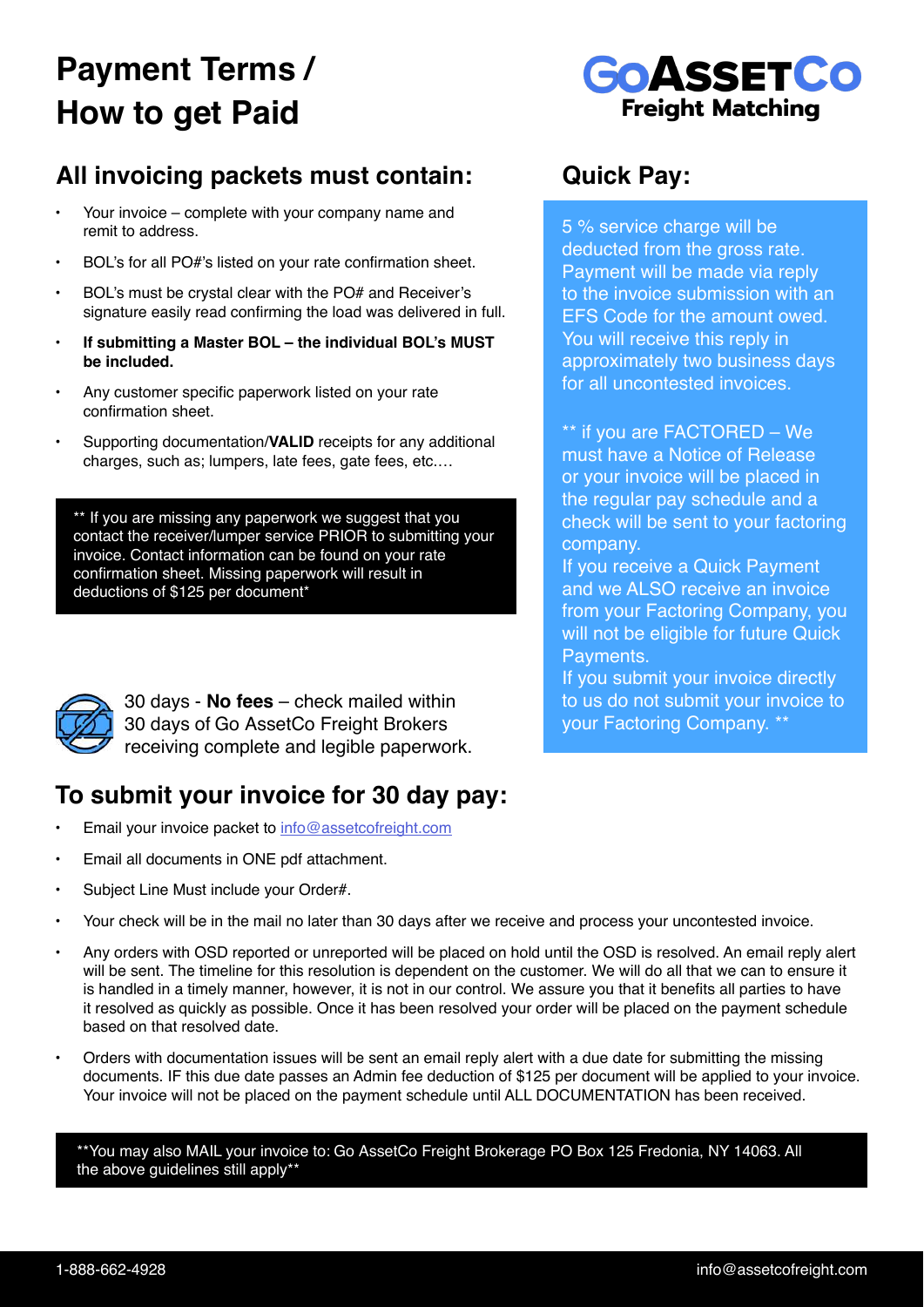# **Payment Terms / How to get Paid**



#### **To Submit a request for Quick Pay:**

- Submit your invoice with all documentation listed above.
- Email your invoice packet to invoice@agteam.com.
- Email all documents in ONE pdf attachment.
- Subject line MUST CONTAIN your order# and the words QUICK PAY.
- If there are no issues with your documentation and there has been no reported or unreported OSD on your order – you will receive a reply to your emailed request containing the EFS information within approximately two business days.
- Any orders with OSD reported or unreported will be placed on hold until the OSD is resolved. An email reply alert will be sent. The timeline for this resolution is dependent on the customer. We will do all that we can to ensure it is handled in a timely manner, however, it is not in our control. We assure you that it benefits all parties to have it resolved as quickly as possible. Once it has been resolved you will receive a reply to your emailed request containing the EFS information.
- Orders with documentation issues are not eligible for Quick Pay. They will be sent an email reply alert with a due date for submitting the missing documents. If this due date passes an Admin fee deduction of \$125 per document will be applied to your invoice. Your invoice will not be placed on the payment schedule until ALL DOCUMENTATION has been received.

## **EFS / OS&D**

We require carriers to immediately report any OSD and fees to Go AssetCo Freight Brokerage. Such as: lumpers, pallets etc. Any unreported items will not be eligible for reimbursement. Report these fees by calling 1-888-662-4928 or emailing your Carrier Sales Representative. (see below for more detail concerning EFS/OSD)

Go AssetCo Freight Brokerage does not take any receipts fashioned by the carrier, all unloading must be done by

an

"In House" lumper service. Go AssetCo Freight Brokerage cannot reimburse drivers for unloading.

If an EFS check was issued by Go AssetCo Freight Brokerage and a VALID receipt was not submitted with your invoice,

the EFS transaction will be treated as an advance against your invoice.

Detention is on a per load basis and variable rates apply. Facilities with "Open Shipping" or "First Come First Serve" are not eligible for detention. Go AssetCo Freight Brokerage must be notified within 2 hours of being detained.

If drops are changed after the carrier has picked up the load and signed the rate confirmation, the rate will be based on actual miles and stops.



Be sure to review your rate confirmation prior to leaving each drop to ensure that you have clearly signed BOL's for each PO# on your load.

These signed documents help ensure quick payment to you.

**Detention:** \$25 an hour after 3 hours (3 hours free) (Unless otherwise stated on Truck Confirmation) **Truck Order Not Used:** \$150 **Layover:** \$150 **Additional Stops:** \$50 **Late Delivery without Notice Fee:** \$250 **EFS Check Fee:** \$10 **EFS Advance Fee:** \$40